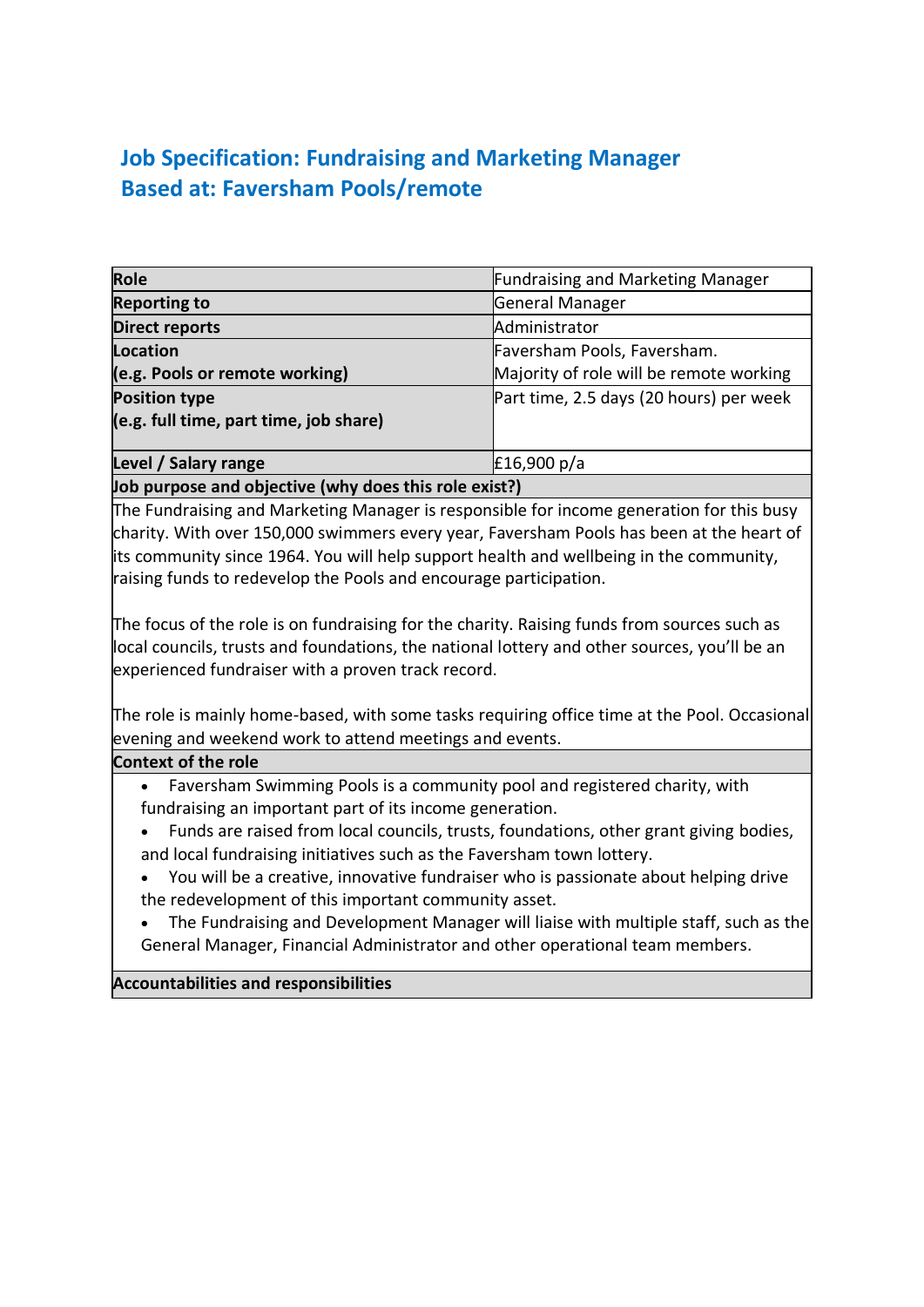#### **Fundraising**

- To raise funds from trusts, foundations, statutory funders and other grant-giving bodies with the objectives of refurbishing and updating Faversham Pools
- To establish precise knowledge of the requirements within each grant giving body, and make grant applications which meet the specific requirements and criteria of each grant giving body
- To monitor, evaluate and follow up all grant applications to maximise the potential of each funder, producing reports to demonstrate the impact of support
- To work towards a total objective of £500,000 of funding through grants and gifts over the next two years
- To manage the database of funders, and to manage relationships with funders and partners
- To administer the Friends of Faversham Pools
- To work with local businesses to generate financial support and offer benefits in return for sponsorship

#### **Marketing**

- To develop a social media strategy to be actioned in partnership with the Administrator and General Manager. To manage the Pools' social media channels ensuring they are regularly and effectively used to market to the Pools, and to keep users informed and engaged.
- To generate innovative and engaging content for the Pools' social media channels
- To update and develop the website, working with colleagues to ensure pages are accurate and up-to-date
- To write and issue press releases with the aim of generating publicity for the Pools

#### **Knowledge, skills and competencies required**

#### **Essential:**

- Ability to communicate effectively, accurately and persuasively both verbally and in writing - presenting Faversham Pools to funders and other stakeholders
- Experience of fundraising and preparing grant applications ensuring that the requirements of Faversham Pools align with the objectives of each grant giving body
- Experience of marketing and other promotional activity
- Ability to handle confidential information
- Confident use of IT and automated systems

#### **Desirable:**

- To be well-organised in administering all the work carried out
- To be able to report succinctly and fully to the board of trustees on progress
- To be able to develop effective partnerships with Swale Borough Council and other Kent based Councils